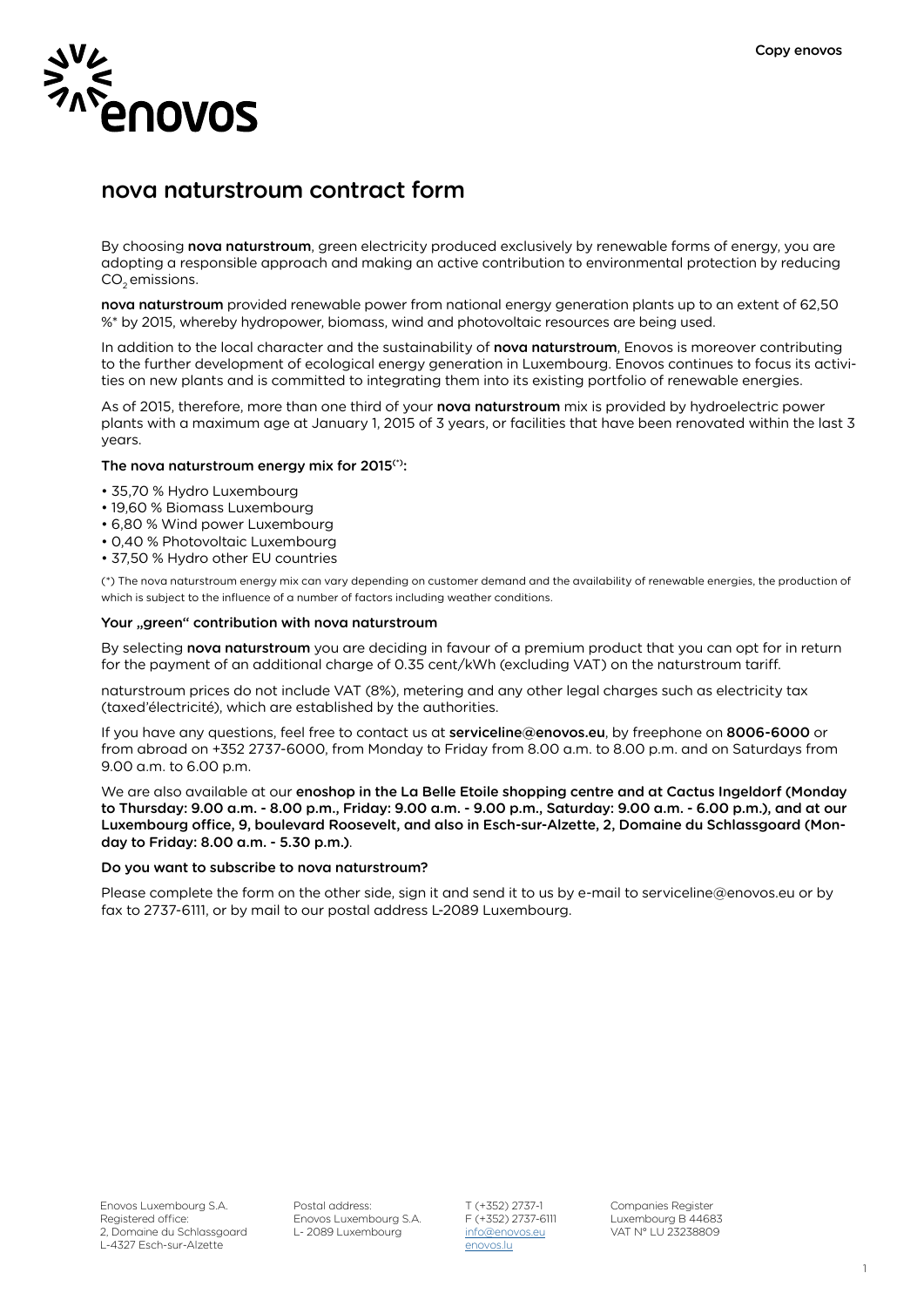| (1)                                                                                                               | Between the customer:                                                                                                                                                                                                                                          |                                                                                            |               |                                                                                                                                                                                                                                |  |                                              |  |  |
|-------------------------------------------------------------------------------------------------------------------|----------------------------------------------------------------------------------------------------------------------------------------------------------------------------------------------------------------------------------------------------------------|--------------------------------------------------------------------------------------------|---------------|--------------------------------------------------------------------------------------------------------------------------------------------------------------------------------------------------------------------------------|--|----------------------------------------------|--|--|
|                                                                                                                   | Customer N°*:                                                                                                                                                                                                                                                  | Customer account*:                                                                         |               | Installation*:                                                                                                                                                                                                                 |  |                                              |  |  |
| A)                                                                                                                | $\overline{\mathsf{Mrs}}$                                                                                                                                                                                                                                      | ∣Mr                                                                                        |               |                                                                                                                                                                                                                                |  |                                              |  |  |
|                                                                                                                   | Surname / Forename:                                                                                                                                                                                                                                            |                                                                                            |               |                                                                                                                                                                                                                                |  |                                              |  |  |
|                                                                                                                   | Date of birth or social security number:                                                                                                                                                                                                                       |                                                                                            |               |                                                                                                                                                                                                                                |  |                                              |  |  |
| OR.                                                                                                               |                                                                                                                                                                                                                                                                |                                                                                            |               |                                                                                                                                                                                                                                |  |                                              |  |  |
| B)                                                                                                                | Company name:                                                                                                                                                                                                                                                  |                                                                                            |               |                                                                                                                                                                                                                                |  |                                              |  |  |
| Corporate format (S.A., S. à r. l., or other):<br>Business register N° or VAT N°:                                 |                                                                                                                                                                                                                                                                |                                                                                            |               |                                                                                                                                                                                                                                |  |                                              |  |  |
|                                                                                                                   |                                                                                                                                                                                                                                                                |                                                                                            |               |                                                                                                                                                                                                                                |  | Company represented by (Surname / Forename): |  |  |
|                                                                                                                   | and Enovos Luxembourg S.A., with registered office at Place de l'Hôtel de Ville in L-9002 Ettelbruck, Luxem-                                                                                                                                                   |                                                                                            |               |                                                                                                                                                                                                                                |  |                                              |  |  |
| bourg.                                                                                                            |                                                                                                                                                                                                                                                                |                                                                                            |               |                                                                                                                                                                                                                                |  |                                              |  |  |
|                                                                                                                   | * These data will appear on your electricity bill.                                                                                                                                                                                                             |                                                                                            |               |                                                                                                                                                                                                                                |  |                                              |  |  |
|                                                                                                                   |                                                                                                                                                                                                                                                                |                                                                                            |               |                                                                                                                                                                                                                                |  |                                              |  |  |
|                                                                                                                   |                                                                                                                                                                                                                                                                | (2) Address of consumption location (connection/meter location):                           |               |                                                                                                                                                                                                                                |  |                                              |  |  |
| Street:                                                                                                           |                                                                                                                                                                                                                                                                |                                                                                            | $N^{\circ}$ : | Postal code:                                                                                                                                                                                                                   |  |                                              |  |  |
|                                                                                                                   | Block N°:                                                                                                                                                                                                                                                      |                                                                                            | Floor:        | Apartment N°:                                                                                                                                                                                                                  |  |                                              |  |  |
|                                                                                                                   | Location:                                                                                                                                                                                                                                                      |                                                                                            | Country:      |                                                                                                                                                                                                                                |  |                                              |  |  |
| Type: $\lfloor$                                                                                                   |                                                                                                                                                                                                                                                                | apartment                                                                                  | studio flat   | common sections                                                                                                                                                                                                                |  |                                              |  |  |
|                                                                                                                   | hall/garage                                                                                                                                                                                                                                                    | trading premises                                                                           |               | other: when the contract of the contract of the contract of the contract of the contract of the contract of the contract of the contract of the contract of the contract of the contract of the contract of the contract of th |  |                                              |  |  |
|                                                                                                                   |                                                                                                                                                                                                                                                                |                                                                                            |               |                                                                                                                                                                                                                                |  |                                              |  |  |
|                                                                                                                   |                                                                                                                                                                                                                                                                | (7) Only to be filled in if you are changing your supplier:                                |               |                                                                                                                                                                                                                                |  |                                              |  |  |
|                                                                                                                   | Current customer N°:<br>Name of your current supplier:                                                                                                                                                                                                         |                                                                                            |               |                                                                                                                                                                                                                                |  |                                              |  |  |
|                                                                                                                   | Optional:                                                                                                                                                                                                                                                      |                                                                                            |               |                                                                                                                                                                                                                                |  |                                              |  |  |
|                                                                                                                   |                                                                                                                                                                                                                                                                | To assist with changing your supplier, please attach a copy of your last electricity bill. |               |                                                                                                                                                                                                                                |  |                                              |  |  |
|                                                                                                                   |                                                                                                                                                                                                                                                                |                                                                                            |               |                                                                                                                                                                                                                                |  |                                              |  |  |
|                                                                                                                   | (8) Power of attorney:                                                                                                                                                                                                                                         |                                                                                            |               |                                                                                                                                                                                                                                |  |                                              |  |  |
| The undersigned hereby authorizes Enovos Luxembourg S.A. to act as follows in his/her name and on his/her behalf: |                                                                                                                                                                                                                                                                |                                                                                            |               |                                                                                                                                                                                                                                |  |                                              |  |  |
|                                                                                                                   | 1) To terminate his/her existing electricity supply contract with his/her current supplier (when changing supplier).<br>2) To request the relevant grid system operator the personal data and information in relation to the concerned point of supply         |                                                                                            |               |                                                                                                                                                                                                                                |  |                                              |  |  |
|                                                                                                                   | and to take all necessary steps enabling the supply of power by Enovos Luxembourg S.A.                                                                                                                                                                         |                                                                                            |               |                                                                                                                                                                                                                                |  |                                              |  |  |
|                                                                                                                   | 3) In order to continue to receive newsletters, commercial offers, promotions and/or invitations to events related to products<br>or services offered by the Enovos Group, the customer can give his consent to the registration of his/her Personal Data by   |                                                                                            |               |                                                                                                                                                                                                                                |  |                                              |  |  |
|                                                                                                                   | visiting the site data.enovos.lu. Information about the processing of Personal Data is available on the site gdpr.enovos.lu                                                                                                                                    |                                                                                            |               |                                                                                                                                                                                                                                |  |                                              |  |  |
|                                                                                                                   | The present Specific Terms and Conditions of supply, the General Terms and Conditions of supply (EL ENOVOS-CG 20180523)                                                                                                                                        |                                                                                            |               |                                                                                                                                                                                                                                |  |                                              |  |  |
|                                                                                                                   | and the Pricing Conditions constitute the supply contract. The undersigned declares having read these conditions, and accep-<br>ting them without any reservations. The Customer agrees and allows the Supplier to use his/her personal data that is necessary |                                                                                            |               |                                                                                                                                                                                                                                |  |                                              |  |  |
|                                                                                                                   | for the performance of the Contract, including for management and billing purposes and transmission to the grid operator.                                                                                                                                      |                                                                                            |               |                                                                                                                                                                                                                                |  |                                              |  |  |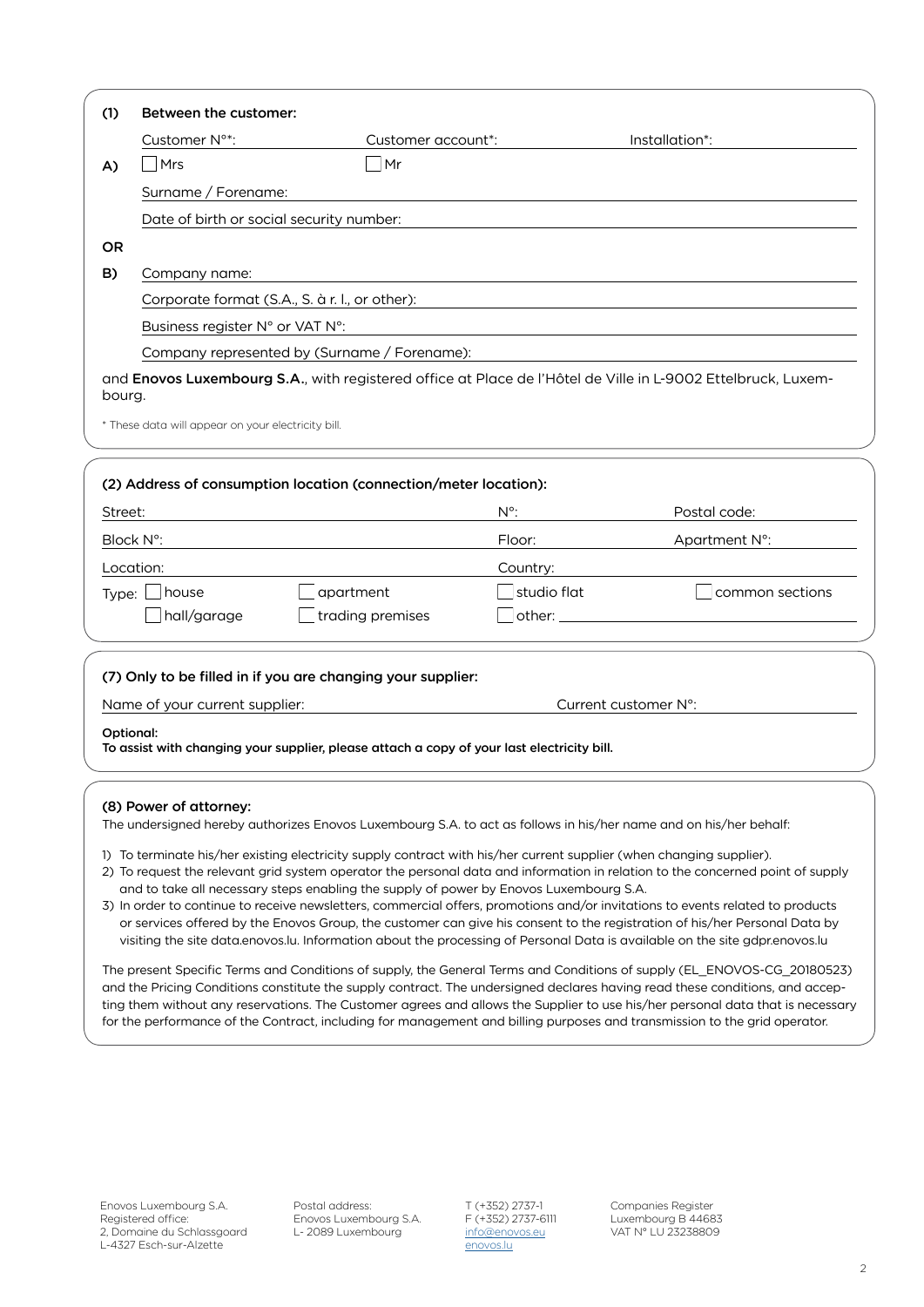# (9) Withdrawal\*:

## Right of withdrawal

You (the consumption customer) have the right to withdraw from this contract within fourteen days with no need to state your reasons for doing so. The withdrawal period expires fourteen days after the day on which the energy supply contract is drawn up. To exercise your right of withdrawal you must issue notification, by e-mail to serviceline@enovos.eu or by post to our postal address Enovos Luxembourg S.A. L-2089 Luxembourg, of your decision to withdraw from this contract, in an unambiguous statement. You may use the specimen withdrawal form available at www.enovos.eu, although this is not compulsory. To meet the withdrawal deadline, you merely send your notification concerning exercise of the right of withdrawal before the withdrawal period expires. If you requested commencement of the gas supply during the withdrawal period, you must pay us an amount proportional to the supply you have received up to the time you informed us of your withdrawal from this contract, with respect to all services stipulated in the contract.

#### Effects of withdrawal

Should you withdraw from this contract; the contract will terminate at the date on which the withdrawal is received.

#### Requests for supply during the withdrawal period

The undersigned hereby confirms he/she has requested commencement of supply at the supply commencement date requested as stipulated in section (3) above. This date may be within the aforementioned withdrawal period.

\* Provisions only applicable for contracts concluded at a distance or off-premises contracts with final customers (residential customers)

Date:

For the Customer For Enovos Luxembourg S.A.

Les

Marc SCHAACK Claude SIMON<br>
Head of Sales Enovos Luxembourg<br>
Head of Sales

\*stating "read and approved"

The nova naturstroum undertaking is governed by these general supply conditions. In the event of any discrepancies between this undertaking and the general supply conditions, this undertaking will prevail over the general conditions.

# Term of the nova naturstroum contract

The nova naturstroum supply will commence automatically on the 1st day of the month following receipt of this undertaking, provided it has reached us before the 15th of the current month. The initial subscription period for nova naturstroum will run from the 1<sup>st</sup> day of the month in thecurrent year following receipt of this undertaking up to the end of the following year. This undertaking will be tacitly renewed for periods of one year, unless either of the parties objects, within the timelines stipulated in the general supply conditions.

### Termination of the nova naturstroum undertaking

In the event of a change in rates, pursuant to the general conditions customers may freely terminate their nova naturstroum supply if they do not accept the new rates, on notice at least to the end of the current month plus one month. When termination becomes effective, customers will be supplied with naturstroum green electricity at the standard rate.

# Did you know?

# nova naturstroum fund – the ecological investment fund from Enovos

By way of its nova naturstroum fund, Enovos launched an investment fund in 2003 with the objective of promoting and exploiting renewable energy resources, energy efficiency and eco-technologies in Luxembourg. Various projects, irrespective of whether they are private or public, receive financial support via this fund. Upon the establishment of the Enovos Foundation in January 2010, the nova naturstroum fund was incorporated into it and is today supported via funding from the Enovos Foundation amounting to EUR 200,000 per year. Thanks to this support, it will be possible to increase the share of renewable energies in the overall national power mix on an on-going basis. Further information can be found at www.fnn.lu.

Enovos Luxembourg S.A. F (+352) 2737-6111 Luxembourg B 44683<br>L- 2089 Luxembourg info@enovos.eu VAT N° LU 23238809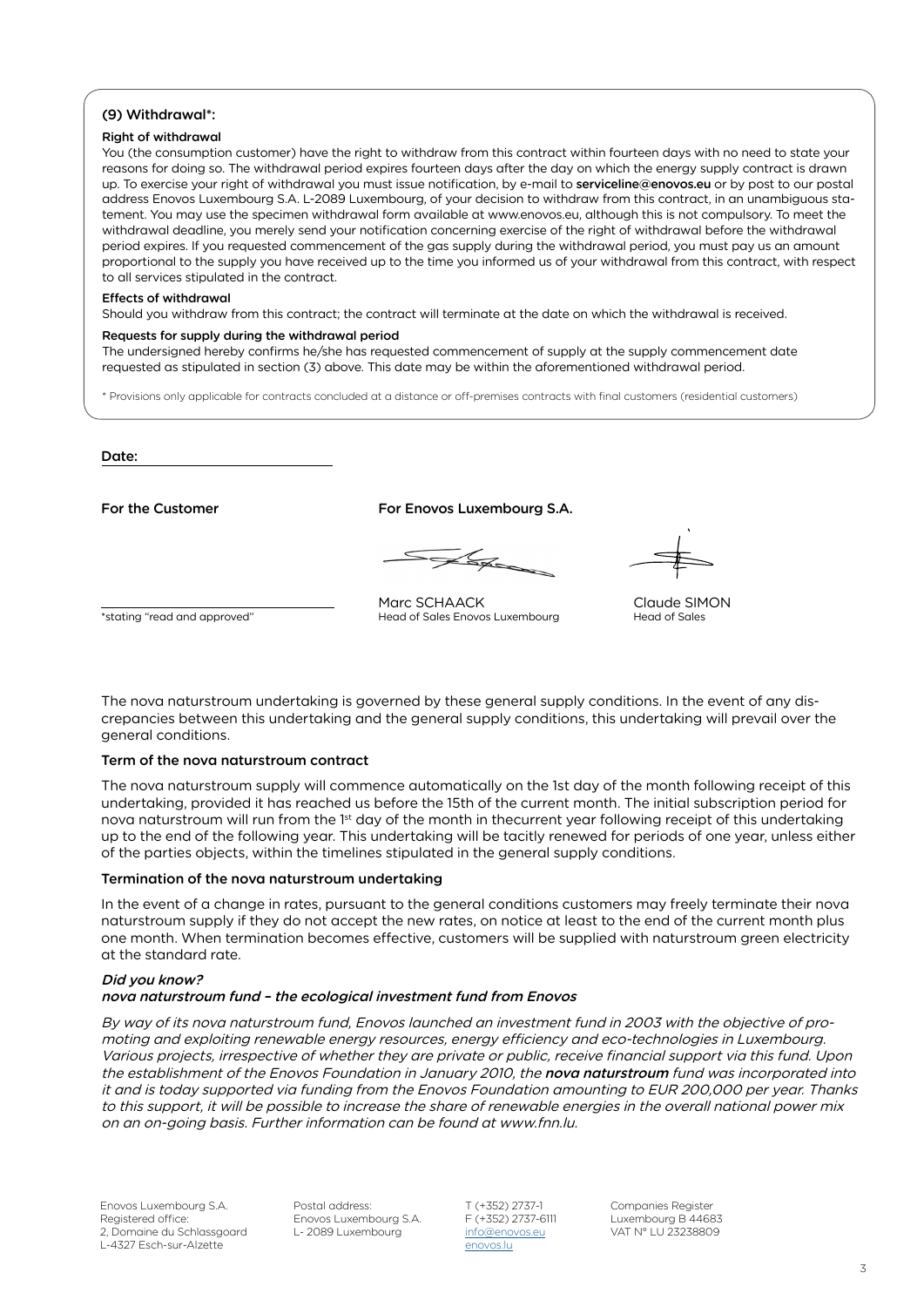

# nova naturstroum contract form

By choosing nova naturstroum, green electricity produced exclusively by renewable forms of energy, you are adopting a responsible approach and making an active contribution to environmental protection by reducing CO<sub>2</sub> emissions.

nova naturstroum provided renewable power from national energy generation plants up to an extent of 62,50 %\* by 2015, whereby hydropower, biomass, wind and photovoltaic resources are being used.

In addition to the local character and the sustainability of nova naturstroum, Enovos is moreover contributing to the further development of ecological energy generation in Luxembourg. Enovos continues to focus its activities on new plants and is committed to integrating them into its existing portfolio of renewable energies.

As of 2015, therefore, more than one third of your nova naturstroum mix is provided by hydroelectric power plants with a maximum age at January 1, 2015 of 3 years, or facilities that have been renovated within the last 3 years.

# The nova naturstroum energy mix for 2015<sup>(\*)</sup>:

- 35,70 % Hydro Luxembourg
- 19,60 % Biomass Luxembourg
- 6,80 % Wind power Luxembourg
- 0,40 % Photovoltaic Luxembourg
- 37,50 % Hydro other EU countries

(\*) The nova naturstroum energy mix can vary depending on customer demand and the availability of renewable energies, the production of which is subject to the influence of a number of factors including weather conditions.

# Your "green" contribution with nova naturstroum

By selecting nova naturstroum you are deciding in favour of a premium product that you can opt for in return for the payment of an additional charge of 0.35 cent/kWh (excluding VAT) on the naturstroum tariff.

naturstroum prices do not include VAT (8%), metering and any other legal charges such as electricity tax (taxed'électricité), which are established by the authorities.

If you have any questions, feel free to contact us at serviceline@enovos.eu, by freephone on 8006-6000 or from abroad on +352 2737-6000, from Monday to Friday from 8.00 a.m. to 8.00 p.m. and on Saturdays from 9.00 a.m. to 6.00 p.m.

We are also available at our enoshop in the La Belle Etoile shopping centre and at Cactus Ingeldorf (Monday to Thursday: 9.00 a.m. - 8.00 p.m., Friday: 9.00 a.m. - 9.00 p.m., Saturday: 9.00 a.m. - 6.00 p.m.), and at our Luxembourg office, 9, boulevard Roosevelt, and also in Esch-sur-Alzette, 2, Domaine du Schlassgoard (Monday to Friday: 8.00 a.m. - 5.30 p.m.).

### Do you want to subscribe to nova naturstroum?

Please complete the form on the other side, sign it and send it to us by e-mail to serviceline@enovos.eu or by fax to 2737-6111, or by mail to our postal address L-2089 Luxembourg.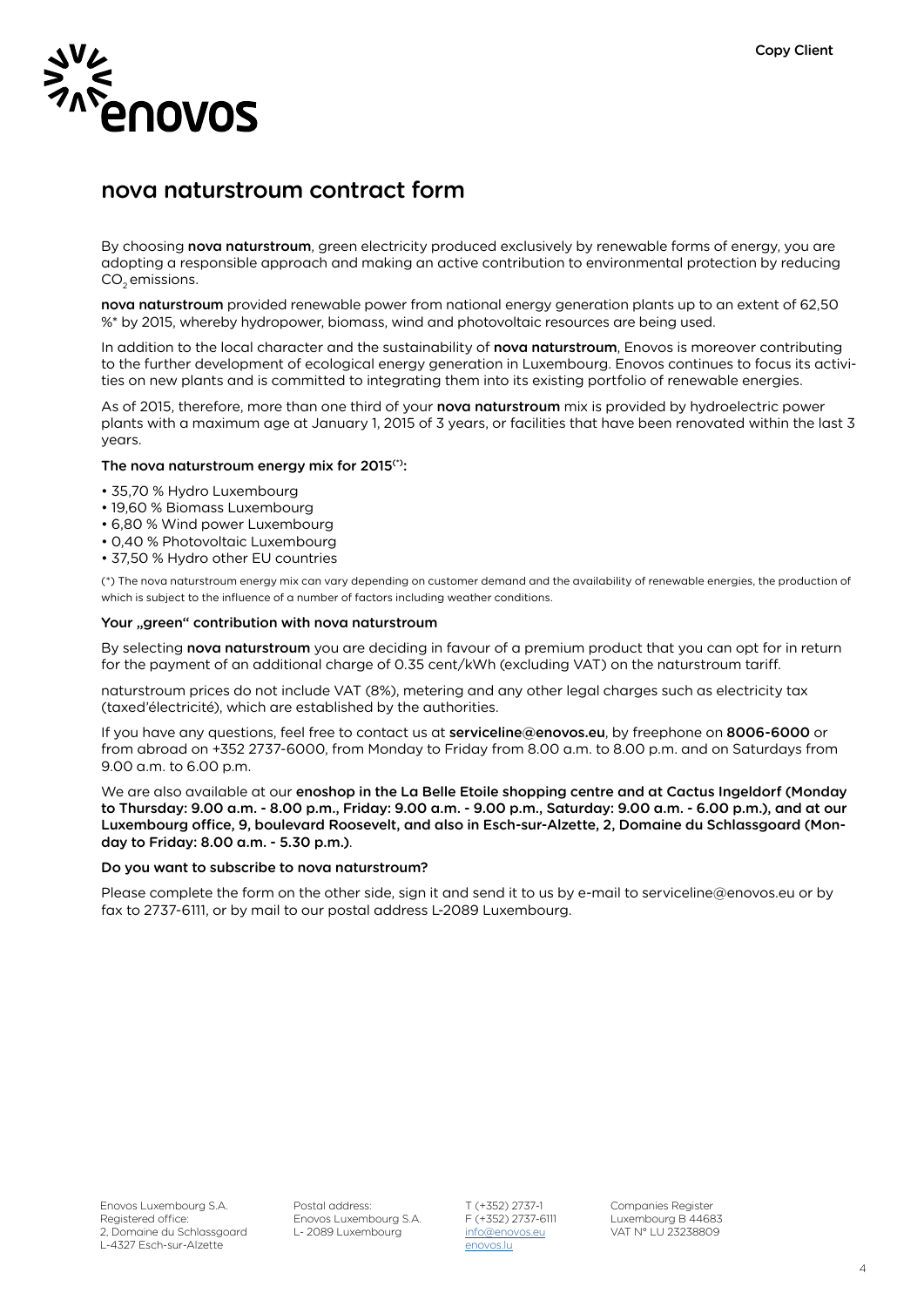| (1)                                                                                                               | Between the customer:                                                                                                                                                                                                                                          |                                                                                            |               |                                                                                                                                                                                                                                |  |                                              |  |  |
|-------------------------------------------------------------------------------------------------------------------|----------------------------------------------------------------------------------------------------------------------------------------------------------------------------------------------------------------------------------------------------------------|--------------------------------------------------------------------------------------------|---------------|--------------------------------------------------------------------------------------------------------------------------------------------------------------------------------------------------------------------------------|--|----------------------------------------------|--|--|
|                                                                                                                   | Customer N°*:                                                                                                                                                                                                                                                  | Customer account*:                                                                         |               | Installation*:                                                                                                                                                                                                                 |  |                                              |  |  |
| A)                                                                                                                | $\overline{\mathsf{Mrs}}$                                                                                                                                                                                                                                      | ∣Mr                                                                                        |               |                                                                                                                                                                                                                                |  |                                              |  |  |
|                                                                                                                   | Surname / Forename:                                                                                                                                                                                                                                            |                                                                                            |               |                                                                                                                                                                                                                                |  |                                              |  |  |
|                                                                                                                   | Date of birth or social security number:                                                                                                                                                                                                                       |                                                                                            |               |                                                                                                                                                                                                                                |  |                                              |  |  |
| OR.                                                                                                               |                                                                                                                                                                                                                                                                |                                                                                            |               |                                                                                                                                                                                                                                |  |                                              |  |  |
| B)                                                                                                                | Company name:                                                                                                                                                                                                                                                  |                                                                                            |               |                                                                                                                                                                                                                                |  |                                              |  |  |
| Corporate format (S.A., S. à r. l., or other):<br>Business register N° or VAT N°:                                 |                                                                                                                                                                                                                                                                |                                                                                            |               |                                                                                                                                                                                                                                |  |                                              |  |  |
|                                                                                                                   |                                                                                                                                                                                                                                                                |                                                                                            |               |                                                                                                                                                                                                                                |  | Company represented by (Surname / Forename): |  |  |
|                                                                                                                   | and Enovos Luxembourg S.A., with registered office at Place de l'Hôtel de Ville in L-9002 Ettelbruck, Luxem-                                                                                                                                                   |                                                                                            |               |                                                                                                                                                                                                                                |  |                                              |  |  |
| bourg.                                                                                                            |                                                                                                                                                                                                                                                                |                                                                                            |               |                                                                                                                                                                                                                                |  |                                              |  |  |
|                                                                                                                   | * These data will appear on your electricity bill.                                                                                                                                                                                                             |                                                                                            |               |                                                                                                                                                                                                                                |  |                                              |  |  |
|                                                                                                                   |                                                                                                                                                                                                                                                                |                                                                                            |               |                                                                                                                                                                                                                                |  |                                              |  |  |
|                                                                                                                   |                                                                                                                                                                                                                                                                | (2) Address of consumption location (connection/meter location):                           |               |                                                                                                                                                                                                                                |  |                                              |  |  |
| Street:                                                                                                           |                                                                                                                                                                                                                                                                |                                                                                            | $N^{\circ}$ : | Postal code:                                                                                                                                                                                                                   |  |                                              |  |  |
|                                                                                                                   | Block N°:                                                                                                                                                                                                                                                      |                                                                                            | Floor:        | Apartment N°:                                                                                                                                                                                                                  |  |                                              |  |  |
|                                                                                                                   | Location:                                                                                                                                                                                                                                                      |                                                                                            | Country:      |                                                                                                                                                                                                                                |  |                                              |  |  |
| Type: $\lfloor$                                                                                                   |                                                                                                                                                                                                                                                                | apartment                                                                                  | studio flat   | common sections                                                                                                                                                                                                                |  |                                              |  |  |
|                                                                                                                   | hall/garage                                                                                                                                                                                                                                                    | trading premises                                                                           |               | other: when the contract of the contract of the contract of the contract of the contract of the contract of the contract of the contract of the contract of the contract of the contract of the contract of the contract of th |  |                                              |  |  |
|                                                                                                                   |                                                                                                                                                                                                                                                                |                                                                                            |               |                                                                                                                                                                                                                                |  |                                              |  |  |
|                                                                                                                   |                                                                                                                                                                                                                                                                | (7) Only to be filled in if you are changing your supplier:                                |               |                                                                                                                                                                                                                                |  |                                              |  |  |
|                                                                                                                   | Current customer N°:<br>Name of your current supplier:                                                                                                                                                                                                         |                                                                                            |               |                                                                                                                                                                                                                                |  |                                              |  |  |
|                                                                                                                   | Optional:                                                                                                                                                                                                                                                      |                                                                                            |               |                                                                                                                                                                                                                                |  |                                              |  |  |
|                                                                                                                   |                                                                                                                                                                                                                                                                | To assist with changing your supplier, please attach a copy of your last electricity bill. |               |                                                                                                                                                                                                                                |  |                                              |  |  |
|                                                                                                                   |                                                                                                                                                                                                                                                                |                                                                                            |               |                                                                                                                                                                                                                                |  |                                              |  |  |
|                                                                                                                   | (8) Power of attorney:                                                                                                                                                                                                                                         |                                                                                            |               |                                                                                                                                                                                                                                |  |                                              |  |  |
| The undersigned hereby authorizes Enovos Luxembourg S.A. to act as follows in his/her name and on his/her behalf: |                                                                                                                                                                                                                                                                |                                                                                            |               |                                                                                                                                                                                                                                |  |                                              |  |  |
|                                                                                                                   | 1) To terminate his/her existing electricity supply contract with his/her current supplier (when changing supplier).<br>2) To request the relevant grid system operator the personal data and information in relation to the concerned point of supply         |                                                                                            |               |                                                                                                                                                                                                                                |  |                                              |  |  |
|                                                                                                                   | and to take all necessary steps enabling the supply of power by Enovos Luxembourg S.A.                                                                                                                                                                         |                                                                                            |               |                                                                                                                                                                                                                                |  |                                              |  |  |
|                                                                                                                   | 3) In order to continue to receive newsletters, commercial offers, promotions and/or invitations to events related to products<br>or services offered by the Enovos Group, the customer can give his consent to the registration of his/her Personal Data by   |                                                                                            |               |                                                                                                                                                                                                                                |  |                                              |  |  |
|                                                                                                                   | visiting the site data.enovos.lu. Information about the processing of Personal Data is available on the site gdpr.enovos.lu                                                                                                                                    |                                                                                            |               |                                                                                                                                                                                                                                |  |                                              |  |  |
|                                                                                                                   | The present Specific Terms and Conditions of supply, the General Terms and Conditions of supply (EL ENOVOS-CG 20180523)                                                                                                                                        |                                                                                            |               |                                                                                                                                                                                                                                |  |                                              |  |  |
|                                                                                                                   | and the Pricing Conditions constitute the supply contract. The undersigned declares having read these conditions, and accep-<br>ting them without any reservations. The Customer agrees and allows the Supplier to use his/her personal data that is necessary |                                                                                            |               |                                                                                                                                                                                                                                |  |                                              |  |  |
|                                                                                                                   | for the performance of the Contract, including for management and billing purposes and transmission to the grid operator.                                                                                                                                      |                                                                                            |               |                                                                                                                                                                                                                                |  |                                              |  |  |